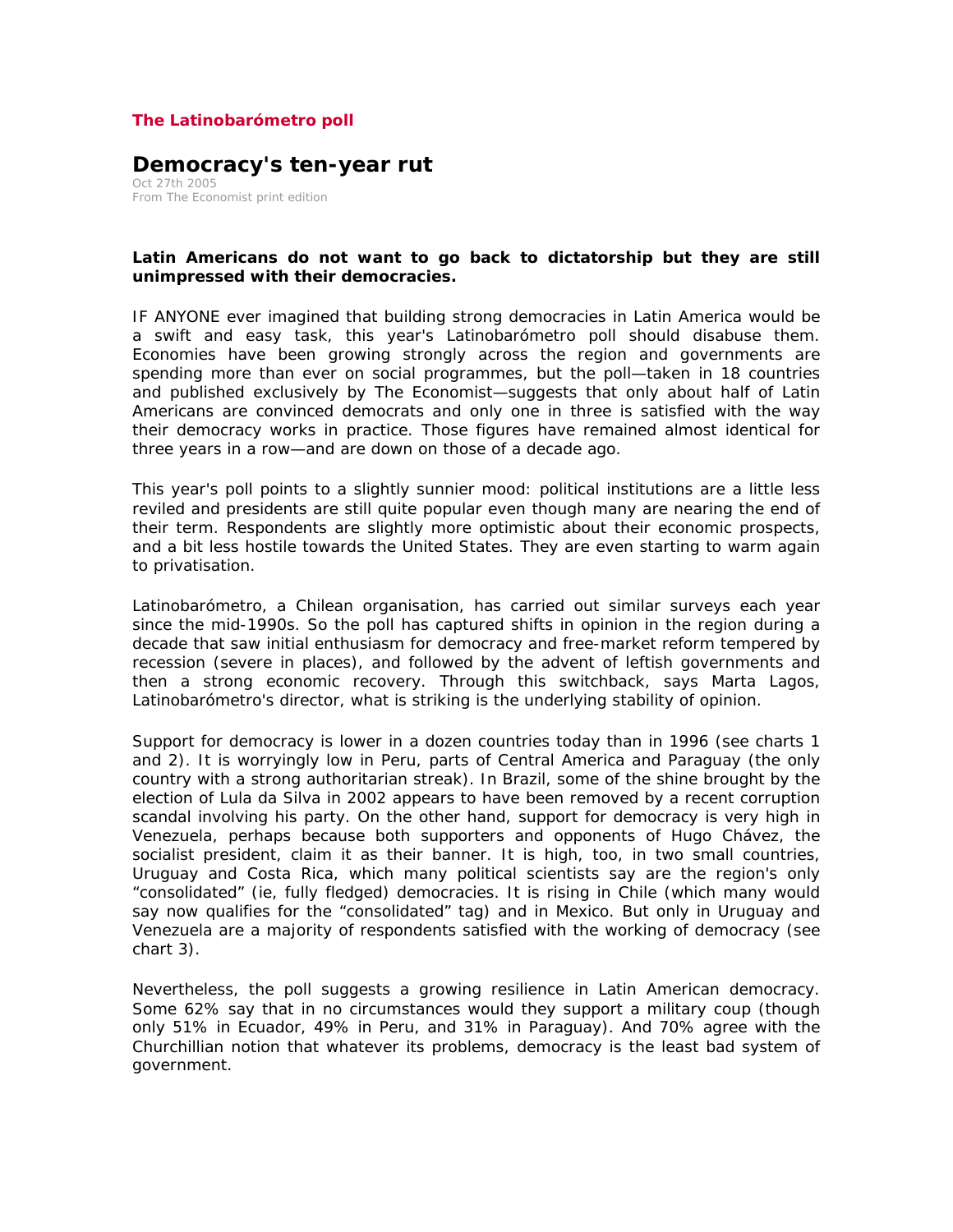



## Private pleasures



The privatisation of state companies has been benefical % responding "very" or "somewhat", Latin American average

 $\overline{\phantom{a}}$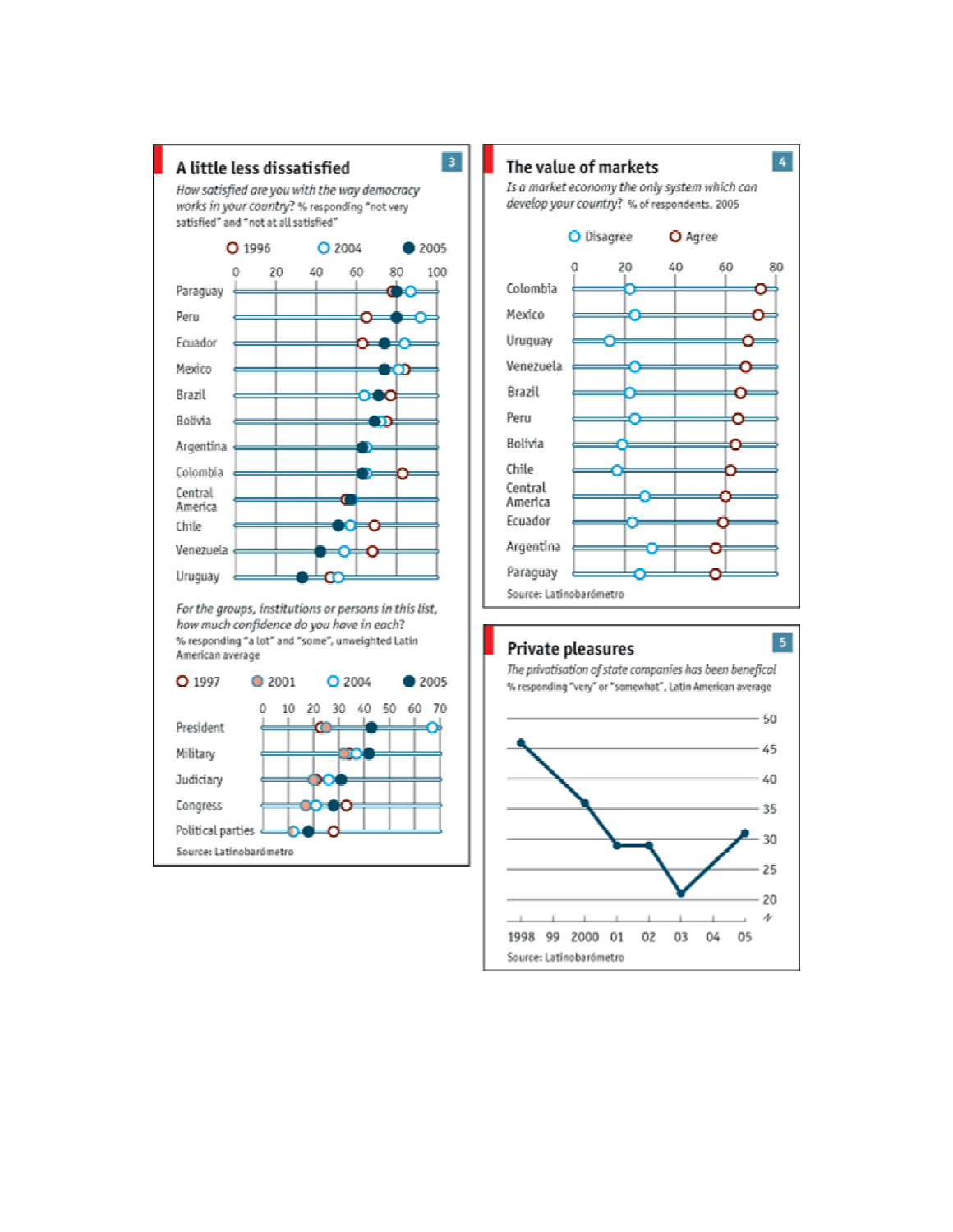But much of the machinery of democracy is missing or defective. Only 26% of respondents said that citizens in their country are equal before the law—the same number as in 1998. Only a fifth express much faith in political parties and only a quarter in the Congress and the courts—though in both cases that is a slight improvement on recent years (see chart 3). In some countries, mistrust of political institutions has led citizens to take to the streets—in Bolivia, where protests have toppled two presidents in as many years, 11% of respondents said they had taken part in roadblocks and another 12% said they might do so.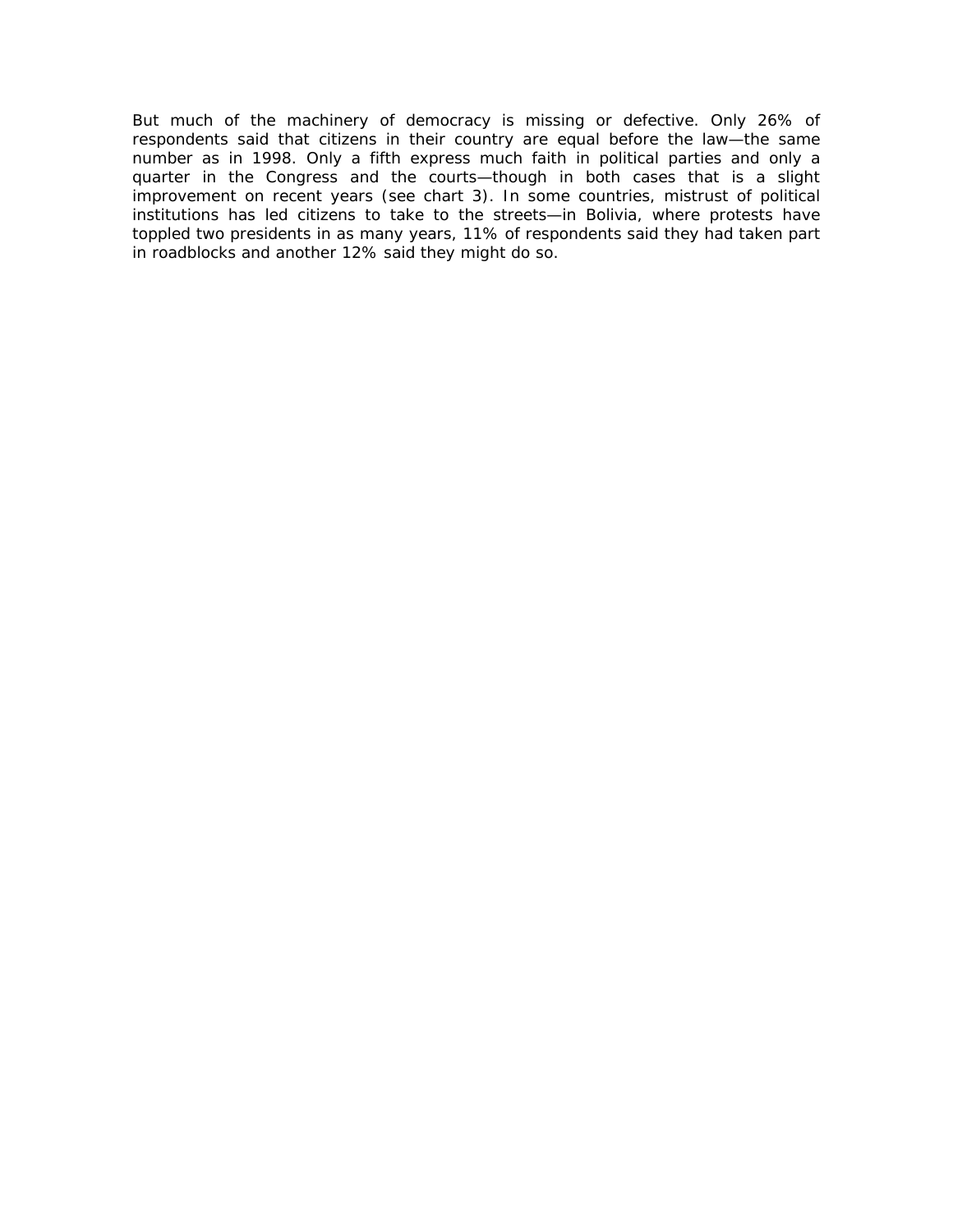The poll shows that a clear majority believe that a market economy is the only means by which their country can develop (see chart 4). Sentiment towards privatisation is improving—perhaps, Ms Lagos suggests, because more people appreciate the service improvements delivered by privatised utilities now that they have a bit more money with which to meet their bills. Latin Americans continue to see their main problems as



being unemployment, crime and poverty (see chart 6). Just 31% (up from 27% last year) think their country is progressing. Only in Chile and Venezuela do a majority see progress. But across the region, expectations are rising: 54% think their children will live better than they do, up by 4% compared with last year.

Almost everywhere, opinions towards the United States are thawing, though they are yet to reach the warmth of the late 1990s (see chart 7). There are two exceptions. One is Venezuela, where Mr Chávez accuses (without proof) the United States of planning to invade his country. The other is Uruguay, where a left-wing government took power this year. The most anti-American country remains Argentina, which has long had difficult relations with the United States (except for an interlude in the 1990s). In many other countries, respondents thought that relations with the United States were becoming closer. That may be because the memory of the Iraqi war, which was very unpopular in Latin America, is fading. Central America, with which the United States this year enacted a free-trade agreement, is the most pro-*Yanqui* part of the region.

The most popular leader among Latin Americans seems to be Brazil's president, Lula da Silva, despite his party's recent woes (see chart 8). However, fewer than 50% of respondents expressed an opinion about Lula. Mr Chávez is more popular than his mentor, Fidel Castro, and his arch-enemy, George Bush. But the appeal of *chavismo* in the region may be more limited than is often claimed. Only in the Dominican Republic, a generally pro-American country, did more than 10% of respondents choose Venezuela as the Latin American country they most trusted; in Bolivia and Ecuador, two countries seen as vulnerable to Venezuelan influence, only 5% and 9% did respectively. And the poll suggests that most Latin Americans place themselves in the political centre.

The poll also indicates that crime remains a big problem in the region. Some 41% of